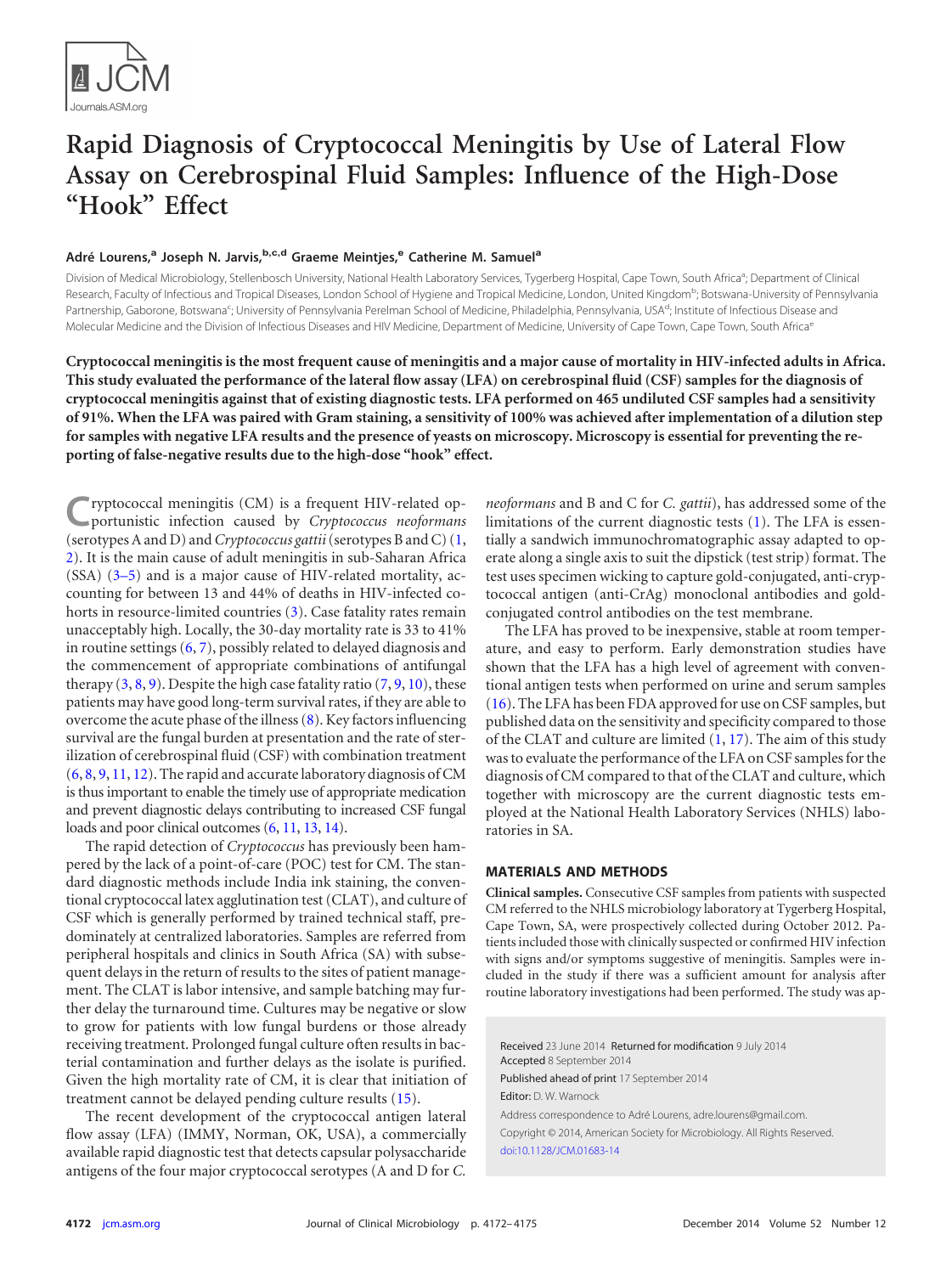<span id="page-1-0"></span>**TABLE 1** Results of the lateral flow assay and conventional cryptococcal latex agglutination test performed on 465 CSF samples before and after CSF dilution

|                           | $CLATb$ result (no. of indicated result) |                |       |  |
|---------------------------|------------------------------------------|----------------|-------|--|
| $LFA^a$ result            | Positive                                 | Negative       | Total |  |
| Predilution               |                                          |                |       |  |
| Positive                  | 30                                       | 1 <sup>c</sup> | 31    |  |
| Negative                  | 3                                        | 431            | 434   |  |
| Total                     | 33                                       | 432            | 465   |  |
| Postdilution <sup>d</sup> |                                          |                |       |  |
| Positive                  | 33                                       | 1 <sup>c</sup> | 34    |  |
| Negative                  | $\Omega$                                 | 431            | 431   |  |
| Total                     | 33                                       | 432            | 465   |  |

*<sup>a</sup>* LFA, lateral flow assay.

*<sup>b</sup>* CLAT, cryptococcal latex agglutination test.

*<sup>c</sup>* This sample was from a patient known to have had prior CM and who most likely had low-level antigenemia undetectable by the CLAT with a negative culture due to prior antifungal therapy.

*<sup>d</sup>* All samples were analyzed using the LFA according to the manufacturer's instructions: 1 drop of sample reagent was added to 40  $\mu$ l of CSF. A further 1 in 2 dilution step was performed for samples which were LFA negative but contained yeast cells on microscopy.

proved by the Health Research Ethics Committee of the Faculty of Health Sciences at Stellenbosch University.

**Laboratory investigations.** The LFA was performed on CSF samples according to the manufacturer's instructions:  $40 \ \mathrm{\mu}$ l of sample diluent was mixed with 40  $\mu$ l of CSF in a disposable tube, followed by insertion of the LFA test strip. Results were read after 10 min [\(18\)](#page-3-12). A positive result was reported if two visible lines developed over the control and test areas, and a negative result was reported if a single control line was present [\(18\)](#page-3-12). If the LFA was negative but Gram staining demonstrated the presence of yeasts, the LFA was repeated with a dilution of the CSF: 40  $\mu$ l of sample diluent was mixed with 40  $\mu$ l of CSF plus 40  $\mu$ l of titration diluent (1:2 dilution). The LFA test strip was then inserted and read as above. Test strips from 10 different allotments were used during this study.

Gram stains and bacterial and fungal cultures were performed on CSF samples according to the laboratory protocols. CSF samples were referred for additional investigations according to clinicians' requests (e.g., tuberculosis [TB] or VDRL test). Selective agar (Sabouraud dextrose) for yeast isolation was utilized and incubated aerobically at 35°C for 14 days to ensure optimal growth [\(15\)](#page-3-9). *Cryptococcus* species were identified on the automated Vitek 2 platform (bioMérieux, France) [\(19\)](#page-3-13) or AuxaColor 2 (Bio-Rad, Marnes-la-Coquette, France) colorimetric sugar assimilation test. The cryptococcus antigen latex test (CLAT) (Remel, Inc., Lenexa, KS, USA) for detecting capsular polysaccharide (CPS) antigens of C. *neoformans*, using murine IgM monoclonal antibodies, was performed according to the manufacturer's instructions [\(20\)](#page-3-14). Pronase and heat-inactivation treatments were not performed on the CSF samples prior to performance of the CLAT. Laboratory testing was conducted in an ISO-accredited facility. The investigators who performed the LFA testing were blinded to the CLAT and culture results.

**Data analysis.** The performance of the LFA was assessed by determining the sensitivity and specificity of the test in comparison to those of the CLAT. Results were reanalyzed using culture as a reference standard. Agreements between the diagnostic tests were summarized using kappa statistics and analyzed using McNemar's test of equality of paired proportions.

### **RESULTS**

A total of 465 CSF samples were included in the study over a period of 1 month. The samples included CSF obtained from adult and pediatric patients.

**Analysis using the CLAT as a reference standard.** The lateral

<span id="page-1-1"></span>**TABLE 2** Performance of the lateral flow assay and conventional cryptococcal latex agglutination test on 465 CSF samples before and after CSF dilution

| Comparator           | Total no. of<br>CSE<br>samples in<br>study | Sensitivity<br>(9/0) | Specificity<br>(9) | $PPV^b$<br>(9/0) | $NPV^c$<br>(9/6) | Kappa  |
|----------------------|--------------------------------------------|----------------------|--------------------|------------------|------------------|--------|
| $LFA^a$ predilution  |                                            |                      |                    |                  |                  |        |
| CLAT <sup>d</sup>    | 465                                        | 91                   | $99.8^{e}$         | 96.8             | 92.9             | 0.9329 |
| Culture              | 465                                        | 88.4                 | 98.1               | 74.1             | 99.3             | 0.7945 |
| LFA postdilution $f$ |                                            |                      |                    |                  |                  |        |
| <b>CLAT</b>          | 465                                        | 100                  | $99.8^{e}$         | 97               | 100              | 0.9839 |
| Culture              | 465                                        | 100                  | 98.1               | 76.4             | 100              | 0.8576 |

*<sup>a</sup>* LFA, lateral flow assay.

*<sup>b</sup>* PPV, positive predictive value.

*<sup>c</sup>* NPV, negative predictive value.

*<sup>d</sup>* CLAT, cryptococcal latex agglutination test.

*<sup>e</sup>* The specificity of the LFA test was 100% when a single sample from a patient known to have had prior CM and who most likely had low-level antigenemia undetectable by the CLAT and culture due to prior antifungal therapy was assumed to be a true-positive result.

*f* All samples were analyzed using the LFA according to the manufacturer's instructions: 1 drop of sample reagent was added to 40  $\mu$ l of CSF. A further 1 in 2 dilution step was performed for samples which were LFA negative but contained yeast cells on microscopy.

flow assay performed on 465 undiluted CSF samples detected cryptococcal antigen in 31 samples (6.7%). In contrast, cryptococcal antigen was detected by the CLAT in 33 (7.1%) samples. Three (0.6%) samples were CLAT positive but LFA negative. All three samples showed numerous yeast cells on Gram staining and were LFA positive after a further 1:2 sample dilution. When a positive CLAT result was used as a gold standard, the sensitivity and specificity for the LFA on undiluted CSF samples were 90.9% and 99.8%, respectively [\(Table 1\)](#page-1-0). After sample dilution, the sensitivity improved to 100% [\(Table 2\)](#page-1-1). Clinical data from these 3 patients were retrieved and are summarized in [Table 3.](#page-2-5) Of the 31 LFApositive samples, 30 CSF samples were CLAT positive; thus, one additional case, for which the culture yielded no growth, was detected using the LFA. This sample was from a patient known to have had prior CM and who most likely had low-level antigenemia undetectable by the CLAT and a negative culture due to prior antifungal therapy. Assuming, therefore, that this positive LFA is a true-positive result yields an LFA specificity of 100%.

**Analysis using CSF culture as the reference standard.** *C. neoformans* was cultured on selective medium in 26 (5.6%) CSF samples sent for analysis. All culture-positive samples were CLAT positive, and 23 were LFA positive. The three discordant samples were those described above, which after sample dilution were also positive using the LFA. Of the 439 patients with a negative culture result, 7 (1.6%) were CLAT positive and 8 (1.8%) were LFA positive.

## **DISCUSSION**

Our study found that the LFA had a sensitivity of 100% for the diagnosis of CM when samples suspected of having a high organism load were diluted before the assay was performed. However, when performed on undiluted CSF samples, the LFA had a sensitivity of only 90.9% compared to that of the CLAT as the reference standard. This reduced sensitivity could possibly be due to the high-dose "hook" effect [\(18,](#page-3-12) [21\)](#page-3-15) (also referred to as prozoning), one of the potential limitations of the LFA described by the man-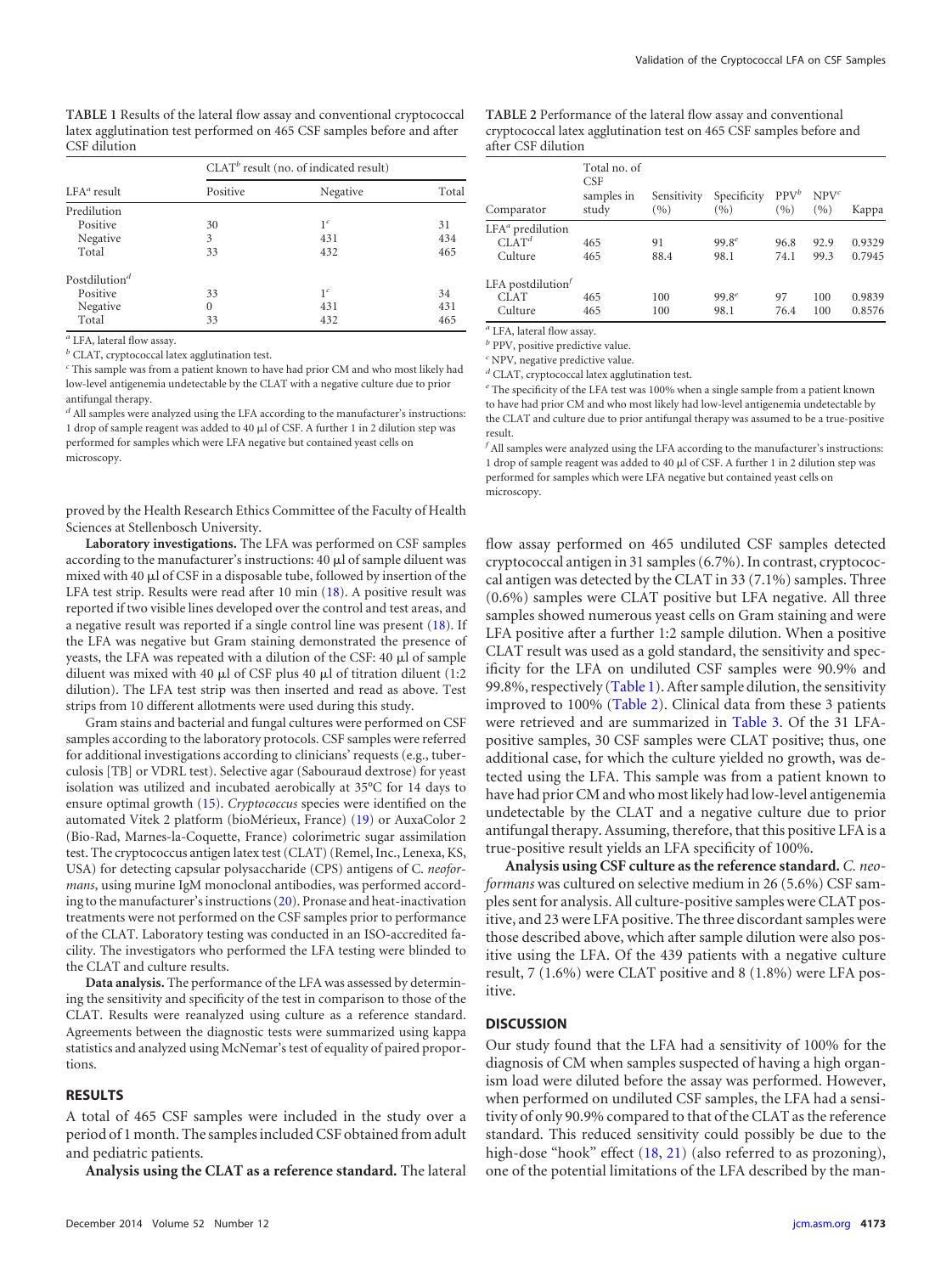|         |            |                   | CSF findings       |                                        |                                   |                              |                          |  |
|---------|------------|-------------------|--------------------|----------------------------------------|-----------------------------------|------------------------------|--------------------------|--|
| Patient | Age $(yr)$ | HIV<br>status $a$ | CD4 count<br>(no.) | Polymorphonuclear<br>cells $\rm(mm^3)$ | Lymphocytes<br>(mm <sup>3</sup> ) | Erythrocytes<br>$\text{m}^3$ | Protein<br>$(g/liter)^b$ |  |
| А       | 59         | Pos               | 217                | 44                                     | 50                                |                              | 1.62                     |  |
| B       | 25         | Pos               | Unknown            |                                        |                                   |                              | 0.44                     |  |
| C       | 55         | Pos               | 125                |                                        |                                   | 53                           | 0.91                     |  |

<span id="page-2-5"></span>**TABLE 3** Summary of the CSF findings for the 3 patients with false-negative LFA results who had cultures positive for *C. neoformans*

*<sup>a</sup>* Pos, positive.

*<sup>b</sup>* Normal range, 0.15 to 0.45 g/liter.

ufacturer [\(18\)](#page-3-12). This occurs when excess analyte, in this case high concentrations of the cryptococcal antigen, resulted in decreased visual intensity of the test lines or, as also in this case, yielded negative test results [\(18\)](#page-3-12). Exceedingly high concentrations of unbound CrAg may out-compete the gold-labeled antibody-antigen complex that normally wicks up the membrane to interact with the test line which has the immobilized anti-CrAg monoclonal antibodies. The latter reaction will result in a visible test line, but unbound CrAg interacting avidly with the monoclonal antibodies will result in no line. This effect may be negated by changing the dilution of the assay.

The 3 false-negative LFA results showed numerous yeast cells on microscopic examination of the CSF Gram stain, and the culture grew the organism after a mean incubation period of 48 h. These false negatives were corrected after a 1:2 dilution, allowing the sensitivity of the diagnostic LFA to reach 100%.

This is the first report of a probable high-dose hook effect with cryptococcal LFA testing of CSF and is a limitation that clinicians and diagnostic laboratory staff need to be aware of. A negative LFA test, with a Gram or India ink stain demonstrating yeast cells, should prompt LFA retesting using serial dilutions of the CSF sample. Use of the LFA for antigen detection in CSF samples in conjunction with staining and microscopy should, therefore, diagnose all cases of CM with a sensitivity that is equivalent or superior to the CLAT.

The calculated specificity of the LFA in this study should be interpreted with caution, as the CLAT is not an ideal reference test. The LFA has been reported to detect lower levels of antigen than the conventional latex agglutination tests [\(1,](#page-2-0) [22\)](#page-3-16). Furthermore, the LFA is known to detect antigens of *C. gattii* infection [\(1,](#page-2-0) [20\)](#page-3-14) with a higher sensitivity than the current latex agglutination tests [\(23\)](#page-3-17). In our study, the species was not identified in the single discordant case (with the positive LFA but negative CLAT result) due to the negative culture.

Despite the possibility of the high-dose hook effect observed with the LFA in a small number of CSF samples with visible cryptococci on Gram stains, the LFA remains an attractive test for use in most settings. The LFA is stable at room temperature, has a rapid turnaround time with results available within 10 min, and does not require sample pretreatment or processing *except* in cases suspected of having a high organism load, where serial dilution is required. Minimal equipment is necessary to perform this relatively inexpensive test, and in settings where laboratory staff are often overworked, the major advantage of the LFA over the current latex agglutination or previous enzyme immunoassays is its ease of use. A further potential advantage of the LFA is its utility as a POC test, but there are limited data on the POC use with CSF samples [\(24\)](#page-3-18). Potential difficulties in achieving widespread implementation of the LFA as a POC diagnostic test for CM include the need for supplementary microscopy results with CSF samples and the need to ensure proper quality control of the assay in the hospital setting. Much progress has been made in introducing similar assays for the diagnosis of malaria at POC facilities. Given the scale of the HIV pandemic and the substantial morbidity and mortality rates associated with CM, particularly in peripheral hospitals, a similar approach for the diagnosis of CM should be undertaken.

In summary, the LFA is a simple, inexpensive test that allows reliable detection of *Cryptococcus neoformans* antigens in CSF samples, provided a microscopy result is available, and might replace the traditional diagnostic method of latex agglutination. A negative test with a positive microscopy finding should prompt repeat testing using serial dilution. Alternatively, a 1:2 dilution could be routinely performed for all undiluted samples from HIVpositive patients or patients with a high suspicion of disease that tested negative, but further assessment in larger cohorts with antigen quantification (titers) is necessary to evaluate whether a 1:2 dilution would detect all positive patients. Nonetheless, it is important for researchers, microbiologists, and clinicians to be aware of the potential for the high-dose hook effect.

#### **ACKNOWLEDGMENTS**

We acknowledge the microbiology staff at Tygerberg Hospital for their assistance in sample collection and processing, Justin Harvey for his assistance with the statistical analysis, and our reviewers for their substantial input.

J. N. Jarvis has received research funding from Gilead in the form of an investigator-initiated award. The remaining authors declare no conflicts of interest.

This work was supported by the Harry Crossley Foundation and the NHLS K-Fund. IMMY sponsored part of the kits but had no influence on study design, data collection, analysis, interpretation, or preparation of the manuscript.

#### <span id="page-2-0"></span>**REFERENCES**

- <span id="page-2-1"></span>1. **Vijayan T, Chiller T, Klausner JD.** 2013. Sensitivity and specificity of a new cryptococcal antigen lateral flow assay in serum and cerebrospinal fluid. MLO Med. Lab Obs. **45:**16, 18, 20.
- <span id="page-2-2"></span>2. **Springer DJ, Chaturvedi V.** 2010. Projecting global occurrence of *Cryptococcus gattii*. Emerg. Infect. Dis. **16:**14 –20. [http://dx.doi.org/10.3201](http://dx.doi.org/10.3201/eid1601.090369) [/eid1601.090369.](http://dx.doi.org/10.3201/eid1601.090369)
- 3. **French N, Gray K, Watera C, Nakiyingi J, Lugada E, Moore M, Lalloo D, Whitworth JAG, Gilks CF.** 2002. Cryptococcal infection in a cohort of HIV-1-infected Ugandan adults. AIDS **16:**1031–1038. [http://dx.doi.org](http://dx.doi.org/10.1097/00002030-200205030-00009) [/10.1097/00002030-200205030-00009.](http://dx.doi.org/10.1097/00002030-200205030-00009)
- <span id="page-2-3"></span>4. **Jarvis JN, Meintjes G, Williams A, Brown Y, Crede T, Harrison TS.** 2010. Adult meningitis in a setting of high HIV and TB prevalence: findings from 4961 suspected cases. BMC Infect. Dis. **10:**67. [http://dx.doi.org](http://dx.doi.org/10.1186/1471-2334-10-67) [/10.1186/1471-2334-10-67.](http://dx.doi.org/10.1186/1471-2334-10-67)
- <span id="page-2-4"></span>5. **Park BJ, Wannemuehler KA, Marston BJ, Govender N, Pappas PG,**